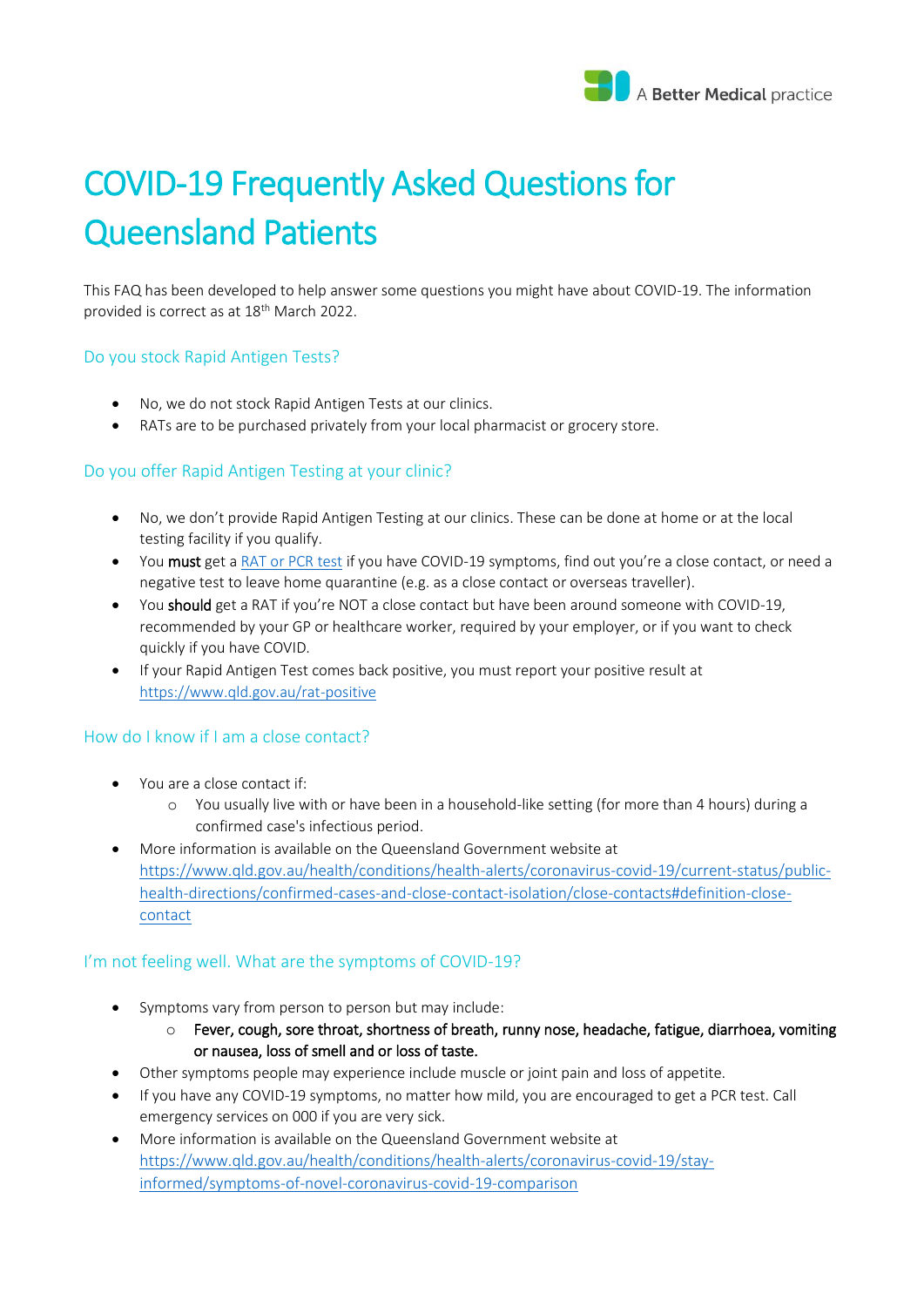

# How long do I need to isolate if I'm a close contact?

#### You are not a close contact if you have had Covid 19 in the past 4 weeks.

[Close contact quarantine and testing requirements | Health and wellbeing | Queensland Government](https://www.qld.gov.au/health/conditions/health-alerts/coronavirus-covid-19/current-status/public-health-directions/confirmed-cases-and-close-contacts/close-contacts)  [\(www.qld.gov.au\)](https://www.qld.gov.au/health/conditions/health-alerts/coronavirus-covid-19/current-status/public-health-directions/confirmed-cases-and-close-contacts/close-contacts)

The period of time you need to isolate is:

| Definition                                                     | Management Day<br>1 to Day 7 | Management Day 8 to Day<br>14                        |
|----------------------------------------------------------------|------------------------------|------------------------------------------------------|
| Household contact of a case                                    | 7 days quarantine            | Mask wearing outside of<br>home (indoor and outdoor) |
| Household-like contact of a case (spent 4 hours or more in the | Get a Rapid Antigen          | and avoid high-risk settings                         |
| same accommodation)                                            | Test or PCR test at          | and vulnerable people                                |
|                                                                | day 6 or if you have         |                                                      |
| 4 hours or more at the same site or venue as a case where      | symptoms of                  | Monitor closely, and if                              |
| there is increased risk of transmission                        | COVID-19                     | symptoms develop, use a RAT                          |
|                                                                |                              | and quarantine until you                             |
|                                                                |                              | receive the results                                  |

# I've tested positive for COVID-19. Do I need to present to hospital?

- If you have COVID-19, you must isolate at home until 7 days after your positive test. This will help stop the spread to other people.
- Everyone in your household will need to isolate at home too.
- Most people with COVID-19 who are fully vaccinated (two or more doses) will only get mild symptoms and can be cared for at home.
- Most people will be treated over the phone.
- Your health and recovery might be monitored while you're at home and you might be asked to keep a symptom diary.
- If you become very unwell at home, you need to call 000 and ask for an ambulance. Explain to the operator that you have COVID-19.
- More information is available on the Queensland Government website at [https://www.qld.gov.au/\\_\\_data/assets/pdf\\_file/0017/231218/care-at-home.pdf](https://www.qld.gov.au/__data/assets/pdf_file/0017/231218/care-at-home.pdf) [https://www.qld.gov.au/\\_\\_data/assets/pdf\\_file/0019/230608/A4L\\_Symptoms-diary\\_23-12-21-](https://www.qld.gov.au/__data/assets/pdf_file/0019/230608/A4L_Symptoms-diary_23-12-21-INTERACTIVE.pdf) [INTERACTIVE.pdf](https://www.qld.gov.au/__data/assets/pdf_file/0019/230608/A4L_Symptoms-diary_23-12-21-INTERACTIVE.pdf)

#### I've tested positive for COVID-19. Who do I need to tell?

If you've received a text message from Queensland Health or a pathology provider telling you that you have COVID-19, or have tested positive using a RAT, follow these five steps:

- 1. Isolate and tell your household to use a RAT if feeling symptomatic.
- 2. Answer any questions you may be asked by Queensland Health. This is to assess whether you can self care at home or whether you require hospitalisation (or care under the hospital care at home team).
- 3. Report your positive RAT result at<https://www.qld.gov.au/rat-positive>
- 4. Tell people you have been in contact with in the two days before you felt symptomatic this may include work colleagues or your children's school for example.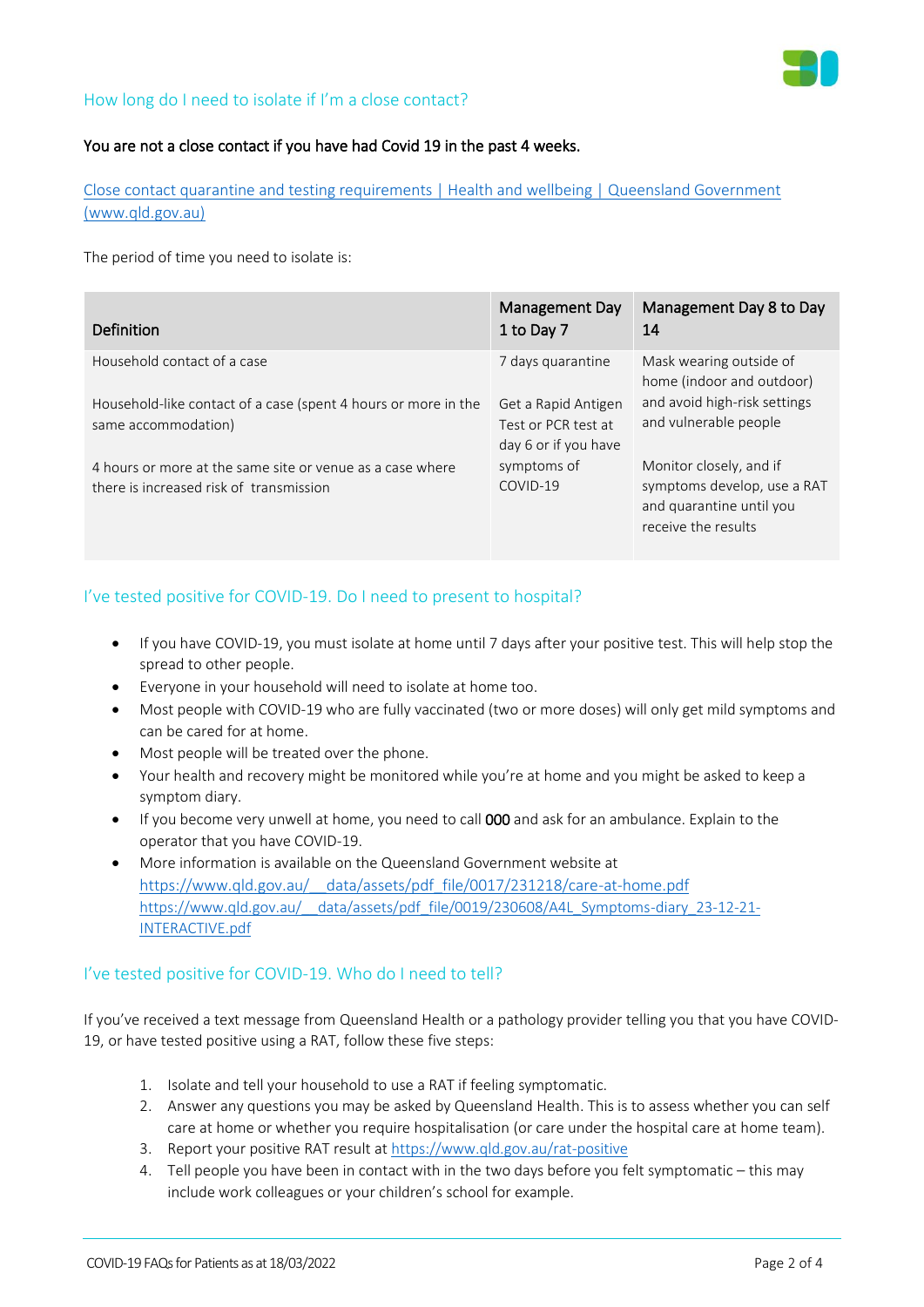

- 5. Make arrangements for contactless delivery of food and required supplies for the 7 day isolation period.
- 6. Look after yourself at home, monitoring your symptoms.

If you become very unwell at home, you need to call 000 and ask for an ambulance. Explain to the operator that you have COVID-19.

[https://www.qld.gov.au/health/conditions/health-alerts/coronavirus-covid-19/stay-informed/i-have-covid/what](https://www.qld.gov.au/health/conditions/health-alerts/coronavirus-covid-19/stay-informed/i-have-covid/what-to-do-if-i-have-covid)[to-do-if-i-have-covid](https://www.qld.gov.au/health/conditions/health-alerts/coronavirus-covid-19/stay-informed/i-have-covid/what-to-do-if-i-have-covid)

[https://www.qld.gov.au/\\_\\_data/assets/pdf\\_file/0017/231218/care-at-home.pdf](https://www.qld.gov.au/__data/assets/pdf_file/0017/231218/care-at-home.pdf)

[https://www.qld.gov.au/health/conditions/health-alerts/coronavirus-covid-19/stay-informed/i-have-covid/what](https://www.qld.gov.au/health/conditions/health-alerts/coronavirus-covid-19/stay-informed/i-have-covid/what-to-do-if-i-have-covid)[to-do-if-i-have-covid](https://www.qld.gov.au/health/conditions/health-alerts/coronavirus-covid-19/stay-informed/i-have-covid/what-to-do-if-i-have-covid)

I've tested positive for COVID-19. Can my usual doctor who knows my medical history monitor my symptoms?

- Yes, this is usually possible and should be discussed with your GP.
- This needs to consider your location, symptoms, needs, and the capacity of the doctor to provide monitoring and the care that best needs your needs.
- Telehealth appointments, if available, can be made online via our clinic website.

# Where can I go to be tested?

- If you need to get tested and can't get access to a RAT, you should get a PCR test.
- PCR testing locations can be found at [https://www.qld.gov.au/health/conditions/health](https://www.qld.gov.au/health/conditions/health-alerts/coronavirus-covid-19/stay-informed/testing-and-fever-clinics)[alerts/coronavirus-covid-19/stay-informed/testing-and-fever-clinics](https://www.qld.gov.au/health/conditions/health-alerts/coronavirus-covid-19/stay-informed/testing-and-fever-clinics)

# I'm not vaccinated yet. Where can I get vaccinated?

- Many of our clinics are vaccinating for COVID-19.
- Please visi[t www.hotdoc.com.au](http://www.hotdoc.com.au/) to find a clinic near you that is offering COVID-19 vaccinations.
- Alternatively, you can visit the below site for more information: [https://www.qld.gov.au/health/conditions/health-alerts/coronavirus-covid-19/protect-yourself](https://www.qld.gov.au/health/conditions/health-alerts/coronavirus-covid-19/protect-yourself-others/covid-19-vaccine/book/vaccination-locations)[others/covid-19-vaccine/book/vaccination-locations](https://www.qld.gov.au/health/conditions/health-alerts/coronavirus-covid-19/protect-yourself-others/covid-19-vaccine/book/vaccination-locations)

#### Where can I get more information about COVID-19?

- You can call Queensland Health COVID Information Line on [137 COVID \(13 42 68\);](sip:1800%20671%20738) or
- Visit the Queensland Health website at [https://www.qld.gov.au/health/conditions/health](https://www.qld.gov.au/health/conditions/health-alerts/coronavirus-covid-19)[alerts/coronavirus-covid-19](https://www.qld.gov.au/health/conditions/health-alerts/coronavirus-covid-19)

#### Do I need to wear a face mask when I come into your medical centre?

- We always recommend the use of face masks when entering a health facility. This is for the protection of our team, other patients, and yourself.
- The current directive on wearing face masks can be found at [https://www.qld.gov.au/health/conditions/health-alerts/coronavirus-covid-19/current-status/public](https://www.qld.gov.au/health/conditions/health-alerts/coronavirus-covid-19/current-status/public-health-directions/mandatory-masks)[health-directions/mandatory-masks](https://www.qld.gov.au/health/conditions/health-alerts/coronavirus-covid-19/current-status/public-health-directions/mandatory-masks)